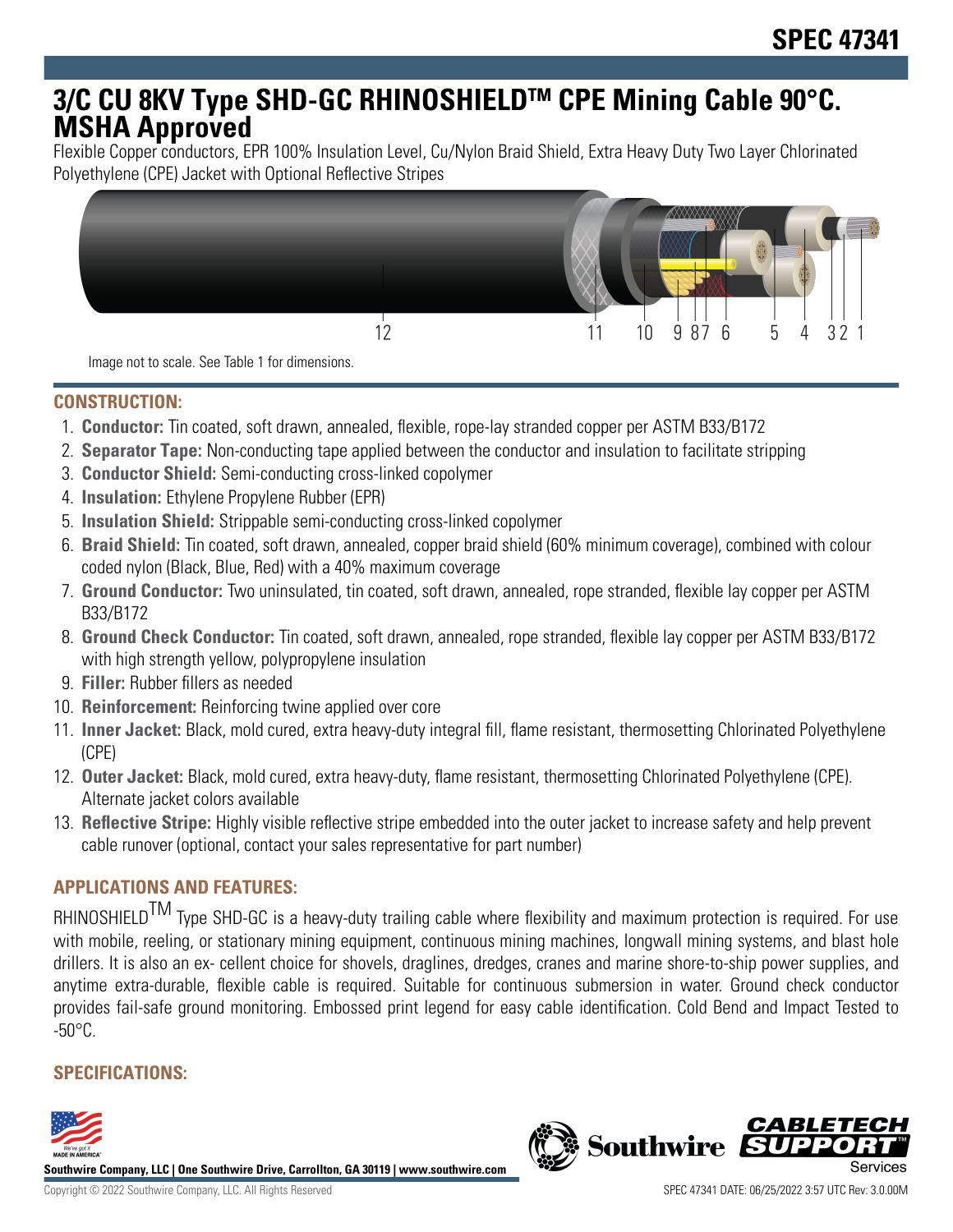- ASTM B33 Standard Specification for Tin-Coated Soft or Annealed Copper Wire
- ASTM B172 Standard Specification for Rope-Lay-Stranded Copper Conductors Having Bunch-Stranded Copper Conductors
- ICEA S-75-381 Portable and Power Feeder Cables for Use in Mines
- CSA Listed File # LL65300 FT1, FT4, FT5 CSA C22.2, No. 96 Portable Power Cables
- MSHA listed: passes MSHA flame test
- Meets or exceeds ICEA requirements as applicable for ICEA S-75-381/NEMA WC 58, ASTM B-3

### **SAMPLE PRINT LEGEND:**

SOUTHWIRE (R) RHINO<sup>TM</sup> BRAND CABLE # AWG CU 3/C EPR TYPE SHD-GC 8000V -50°C 90°C P-07-KA140005 MSHA

#### **Table 1 – Weights and Measurements**

| <b>Stock</b><br>Number | Cond.<br><b>Size</b> | Cond.<br>Number Strands | Cond. | Diameter<br>0 <sub>ver</sub><br>Conductor | Insul.<br>Thickness | <b>Diameter</b><br>Over<br>Insulation | <b>Size</b>    | Ground Ground<br><b>Strands</b> | Ground<br>Check<br>Size | Ground<br>Check<br><b>Strands</b> | Ground<br><b>Check</b><br>Insulation<br>Thickness | Jacket<br>Thickness | Approx.<br><b>OD</b> | Арргох.<br>Weight |
|------------------------|----------------------|-------------------------|-------|-------------------------------------------|---------------------|---------------------------------------|----------------|---------------------------------|-------------------------|-----------------------------------|---------------------------------------------------|---------------------|----------------------|-------------------|
|                        | AWG/<br>Kcmil        | No.                     | No.   | inch                                      | mil                 | inch                                  | <b>AWG</b>     | No.                             | <b>AWG</b>              | No.                               | mil                                               | mil                 | inch                 | lb/1000ft         |
| <b>TBA</b>             | 4                    | 3                       | 259   | 0.256                                     | 150                 | 0.622                                 | 8              | 168                             | 8                       | 168                               | 45                                                | 205                 | 1.94                 | 2270              |
| TBA                    | 3                    | 3                       | 259   | 0.285                                     | 150                 | 0.651                                 | 7              | 49                              | 8                       | 168                               | 45                                                | 205                 | 2.02                 | 2530              |
| <b>TBA</b>             | $\overline{2}$       | 3                       | 308   | 0.32                                      | 150                 | 0.588                                 | 6              | 133                             | 8                       | 168                               | 60                                                | 120                 | 2.12                 | 2860              |
| 647533^                | 2                    | 3                       | 308   | 0.338                                     | 150                 | 0.668                                 | 6              | 133                             | 6                       | 133                               | 60                                                | 220                 | 2.09                 | 2484              |
| <b>TBA</b>             |                      | 3                       | 385   | 0.355                                     | 150                 | 0.721                                 | 5              | 133                             | 8                       | 168                               | 45                                                | 220                 | 2.21                 | 3230              |
| 672495^^               | 1/0                  | 3                       | 273   | 0.385                                     | 150                 | 0.728                                 | 4              | 259                             | 8                       | 168                               | 60                                                | 220                 | 2.29                 | 3492              |
| TBA                    | 1/0                  | 3                       | 273   | 0.385                                     | 150                 | 0.751                                 | 4              | 259                             | 8                       | 168                               | 45                                                | 220                 | 2.32                 | 3720              |
| 584837                 | 2/0                  | 3                       | 324   | 0.42                                      | 150                 | 0.768                                 | 3              | 259                             | 8                       | 168                               | 60                                                | 235                 | 2.46                 | 4353              |
| <b>TBA</b>             | 3/0                  | 3                       | 418   | 0.506                                     | 150                 | 0.872                                 | $\overline{2}$ | 308                             | 8                       | 168                               | 45                                                | 250                 | 2.62                 | 5050              |
| 593106                 | 4/0                  | 3                       | 532   | 0.577                                     | 150                 | 0.92                                  |                | 385                             | 8                       | 168                               | 60                                                | 250                 | 2.72                 | 5236              |
| 679452*                | 4/0                  | 3                       | 532   | 0.577                                     | 150                 | 0.929                                 | $\mathbf{1}$   | 385                             | 8                       | 168                               | 45                                                | 150                 | 2.75                 | 4877              |
| TBA                    | 250                  | 3                       | 608   | 0.61                                      | 150                 | 0.976                                 | 1/0            | 273                             | 6                       | 133                               | 60                                                | 250                 | 2.89                 | 6710              |
| 678418*                | 350                  | 3                       | 855   | 0.72                                      | 150                 | 1.072                                 | 2/0            | 324                             | 6                       | 133                               | 60                                                | 150                 | 3.175                | 7740              |
| TBA                    | 300                  | 3                       | 735   | 0.737                                     | 150                 | 1.103                                 | 1/0            | 273                             | 6                       | 133                               | 60                                                | 265                 | 3.04                 | 7410              |
| 679502*                | 500                  | 3                       | 1221  | 0.9                                       | 150                 | 1.248                                 | 4/0            | 532                             | 6                       | 133                               | 60                                                | 160                 | 3.56                 | 9100              |

All dimensions are nominal and subject to normal manufacturing tolerances

◊ Cable marked with this symbol is a standard stock item

\* Yellow Overall Jacket

^ Black with stripe

^^ Orange Jacket



**Southwire Company, LLC | One Southwire Drive, Carrollton, GA 30119 | www.southwire.com**